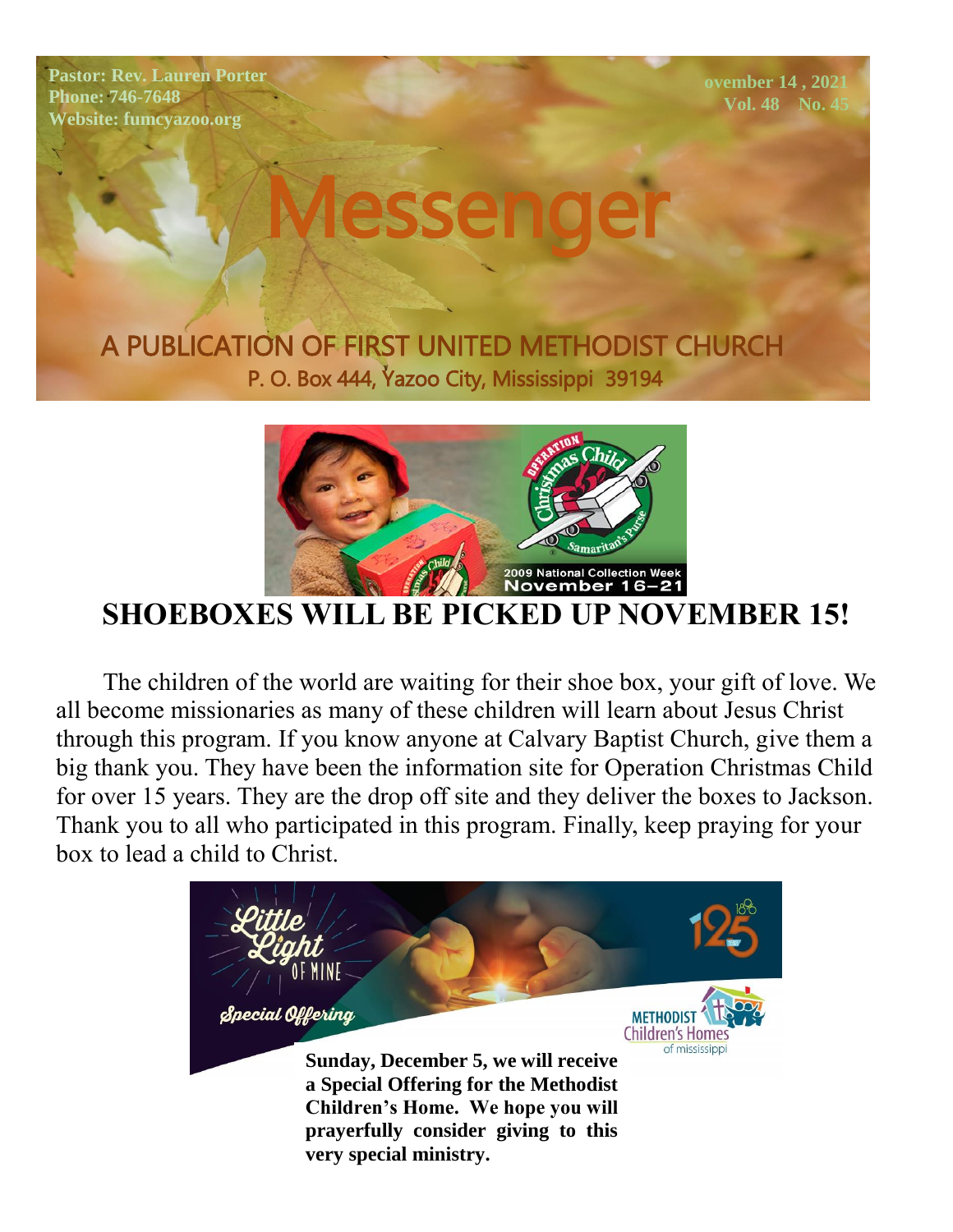

 9:00 a.m. Come AZ U R Service 9:50 a.m. Sunday School 11:00 a.m. Traditional Worship Service 11:00 a.m. Live Stream Worship 3:30 p.m. Children's Fall Hayride 6:00 p.m. Bro. Lauren's Bible Study **MONDAY, NOVEMBER 15** 9-12 noon Methodist Market **TUESDAY, NOVEMBER 16** 6:00 p.m. Emmaus Thanksgiving meeting **WEDNESDAY, NOVEMBER 17** 4:00 p.m. Handbell Choir 5:00 p.m. Children's Choir 5:45 p.m. Planet 456 & Children's Bible Study 6:00 p.m. Bro. Lauren's Bible Study 6:00 p.m. Chancel Choir 6:00 p.m. Youth 6:15 p.m. Snack Supper **SATURDAY, NOVEMBER 20** 9-12 noon Methodist Market



14. Allison Hughes

15. Calvin "Man" Brookins

16. Emily Burton, Kim Woodard

17. Zoe Henick

19. Judy Patterson, Seward Perry

20. Bill Anderson, Lanie Potter



#### **Poinsettias will be here for Christmas.**

The Children and Youth will be reaching out to sell poinsettias for decorating the Church Sanctuary for Christmas, as well as in honor and memory of loved ones.

This year we will only be able to offer Red and Pink. White will NOT be available due to circumstances the distributor has encountered. We are sorry for the inconvenience.



*Sharon Smith*

Michael & Barbara Erickson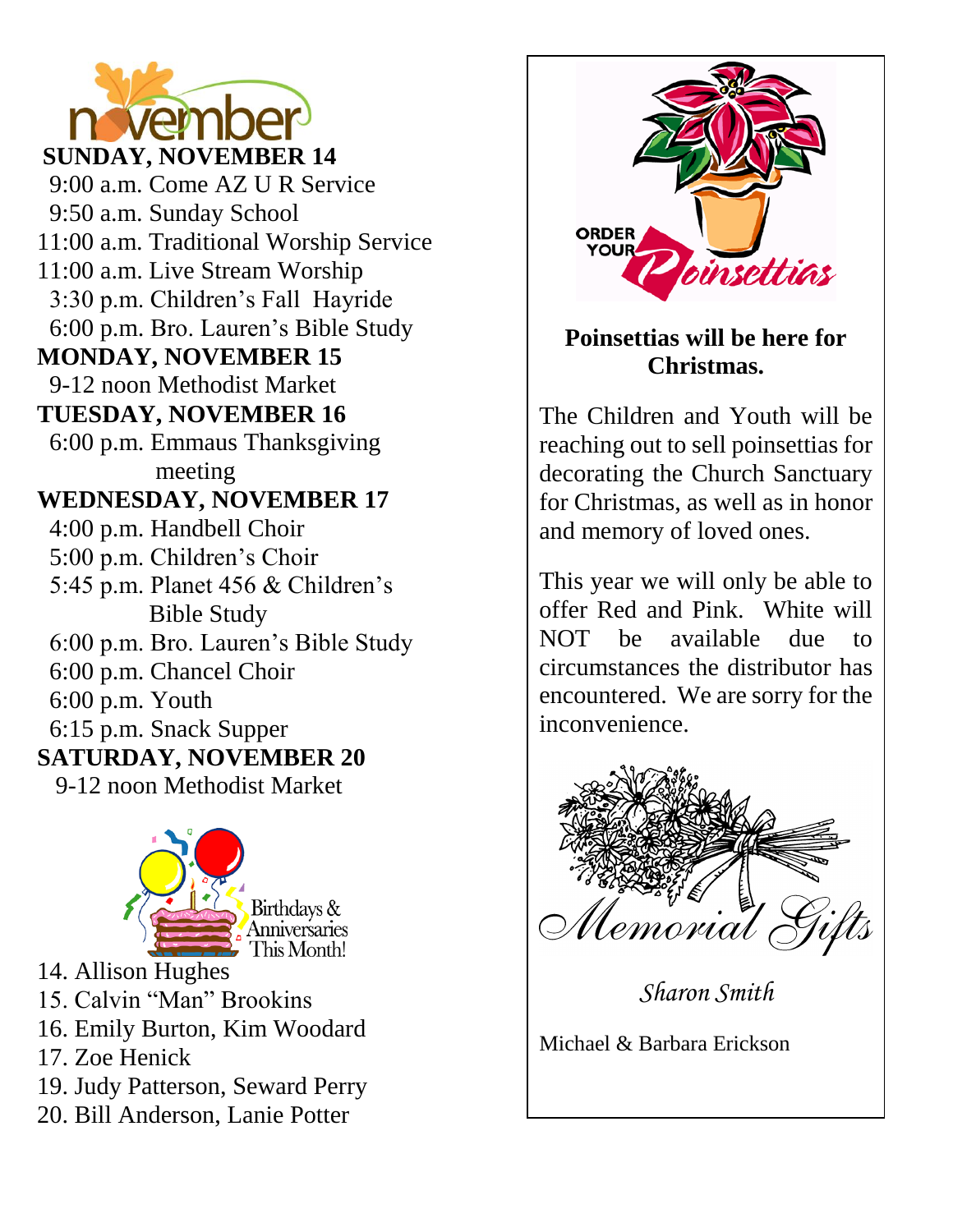

 April 11, 2021 "Blessed is the one whom God corrects; so do not despise the discipline of the Almighty."

Vol. 46 No. 14  *Job 5:17* 



Last Sunday we began a new series, "**The God Who Calls Us**." Our lesson this Sunday is called *God Keeps His Promises* and tells the story of how Abraham and Sarah were blessed with the birth of their son Isaac. Isaac's birth

was the beginning of Abraham's family and many descendants promised by God.

# **W.O.W. WEDNESDAY CHILDREN'S MINISTRY**



 In our children's Wednesday night Bible Study, "TOY STORIES: Bible Stories," we talked about the Green Army Men and connected them to the consequences of sin. Next week we will talk about

Lotso, the Teddy Bear.

5:00 p.m. – Choir. 5:45 p.m. – Game & Bible Study (by ages 4k-3<sup>rd</sup> & Planet 456) 6:15 p.m. – Supper. 6:30 p.m. – Dismiss



## **Fall Hayride and Scavenger Hunt**

This Sunday, November 14, the children will be attending a Fall Hayride at the home of Bill and Angie Kyle. We will take a ride and make stops while searching

for items on our Fall Scavenger Hunt list. We will meet at the church at 3:30 and return around 6/6:15 p.m.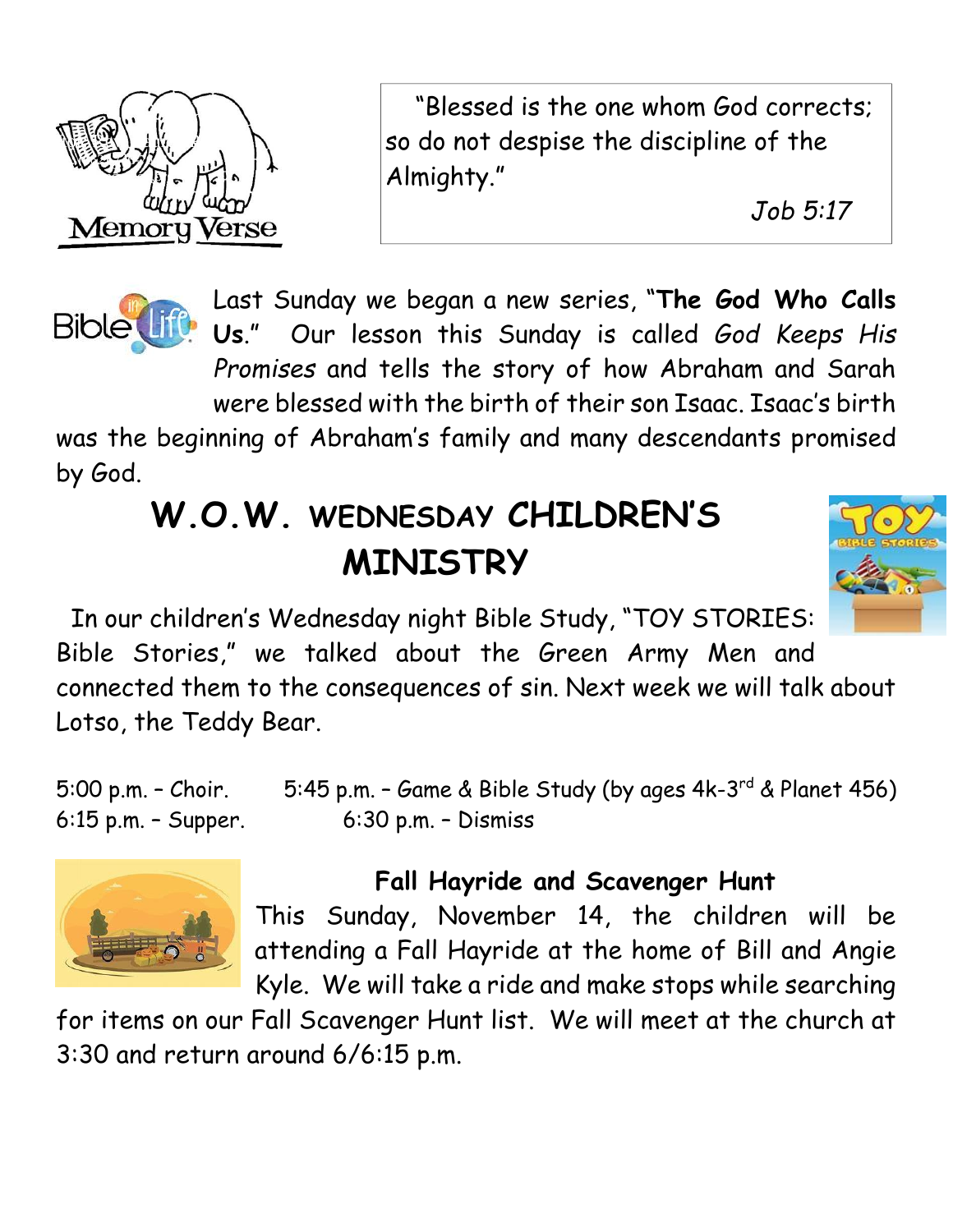

**Youth Sunday School**

Our November series, "**The God Who Calls US,"** reminds us of the faithfulness of Abraham and the promises of God. In this week's lesson, *God's Best-Worth the Wait,* we will talk about the fulfillment of God's promise to Abraham and Sarah. God told Abraham that he would be the father of a great nation, and the birth of Isaac fulfilled that promise.

## **Sunday & Wednesday Night Group**



This week we begin a new series entitled, *Triggered.* In our first lesson, "Support System," we will talk about how we handle rejection from other people. It's vitally important that we develop a support system of friends and family who share our common beliefs. We also need to make prayer and praise part of our daily lives so that we can have a strong connection to God.

Group will meet on Wednesdays from 6:00 p.m. – 7:00 p.m.

Sunday Night Group will meet each Sunday from 6:00 p.m. – 7:00 p.m.